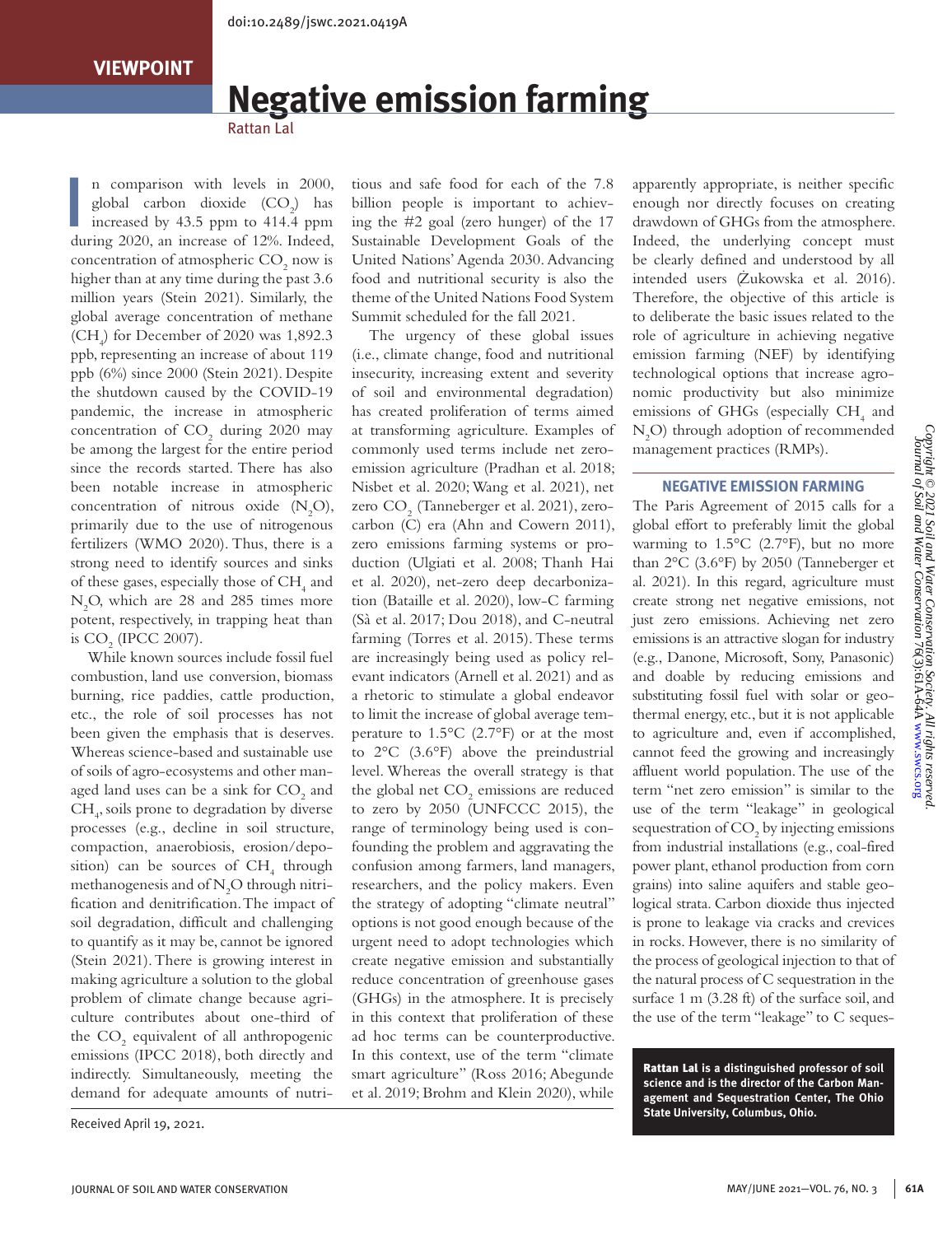An urgent need of the present era is to promote adoption of RMPs to enhance and sustain quantity and quality of food by improving the net ecosystem productivity and the net biome productivity (Jansson et al. 2010) while reducing losses due to erosion, fire, and other degradative processes (e.g., methanogenesis and denitrification caused by anaerobic soil conditions). The latter requires a lot more productivity (through photosynthesis) per unit area while restoring soil quality and functionality than just to offset emissions from farm operations (i.e., tillage, chemical use, irrigation, harvesting). In addition to the choice of appropriate species and improved varieties adapted to site-specific conditions, restoration of soil health by sequestration of soil organic C (SOC) and soil inorganic C (SIC) (Lal 2018; Lal et al. 2021) is critical to achieving the high and sustained production that NEF is intended to achieve.

Nonetheless, prudent management of sources and sinks of GHGs is critical to achieving the NEF (table 1). For example, widespread adoption of system-based conservation agriculture is globally recognized as an efficient soil management option to reduce risks of soil erosion, conserve water in the root zone, reduce the C footprint production systems (Xiao et al. 2020; Lal 2015; Chen et al. 2021), and sustain productivity and nutritional quality of the food. Ecological agriculture, based on the concept of eco-intensification, can also enhance productivity (Ullah et al. 2020). The goal is to develop synergism between the mitigation of and adaptation to climate change (Smith and Olesen 2010). Restoration of peatland (e.g., stopping cultivation, reflooding, and reforestation) is also an important consideration (Tanneberger et al. 2021) to achieving NEF. Therefore, sources of GHG emissions must be reduced and sinks for atmospheric CO2 increased, especially that of SOC, which leads to high food production (figure 1). Major sources of emissions include farm operations involving use of diesel/ energy, inputs of agrochemicals (chemical fertilizers, pesticides, herbicides), excessive tillage and the attendant increase in risks of accelerated soil erosion and decomposition of soil organic matter, and emission of  $CH<sub>4</sub>$ 

### Table 1

Managing sources and sinks of greenhouse gases for achieving negative emission farming.

| <b>Management</b>                                  | <b>References</b>                  |
|----------------------------------------------------|------------------------------------|
| Sources                                            |                                    |
| • Cultivation of peatlands                         | Tanneberger et al. 2021            |
| • Diesel/power consumption                         | Chandio et al. 2020                |
| • Intensive farming and indiscriminately/ad hoc    | Dorneanu 2017                      |
| use of chemicals and energy                        |                                    |
| <b>Sinks</b>                                       |                                    |
| • Photosynthesis and high crop yield               | Frankelius 2020                    |
| • Conservation agriculture, residue retention      | Chen et al. 2021                   |
| complex rotations                                  |                                    |
| • Restoration of peat lands                        | Xiao et al. 2020                   |
| • Integration of corps with trees and livestock    | Tanneberger et al. 2021            |
| • Eco-intensification and regenerative agriculture | Ullah et al. 2020; Lal 2020        |
| • Plantations (coffee), and forest agriculture     | Waheed et al. 2018; Birkenberg and |
|                                                    | Birner 2018                        |
| Agroforestry                                       | Briner et al. 2011                 |

from cultivation of rice paddies, raising of livestock, and management of manure. Two among principal sinks of atmospheric CO<sub>2</sub> are photosynthesis (net primary production, net ecosystem production, and net biome production) and sequestration of C in soil as soil organic matter and secondary carbonates (figure 1).

### **SPARING LAND FOR NATURE BY NEGATIVE EMISSION FARMING**

Agriculture is practiced on almost 5 billion ha (12.4 billion ac) of land. Not only is this land area already excessive and unnecessary, but there are also organizations and communities demanding that more land be brought under agriculture by 2050 through deforestation of tropical rainforests, burning of grasslands/savannas, drainage of peatlands, and flood-based irrigation of deserts into rice paddies. These natural ecosystems, especially rainforests and peatlands along with grasslands, are major reservoirs of C in soil (SOC and SIC) and in vegetation. Therefore, come what may, C stocks of natural ecosystems (along with wildlife and its habitat) must be protected. Furthermore, one-third of the world soils are degraded by erosion, salinization, acidification, pollution/contamination, depletion of SOC and nutrient stocks, etc.(FAO and ITPS 2015). These degraded soils and ecosystems, strongly depleted of their C stocks, must be restored by re-carbonization of both the soils and

the vegetation. Protection and restoration, implemented in conjunction with technological options that lead to NEF, will also spare land for nature (figure 2). Humanity should have a goal of returning at least one-third of the land used for agriculture  $(1.5 \text{ billion ha}$  [ $\sim$ 4 billion ac]) to nature by 2050.The United Nations Food System Summit scheduled for the fall of 2021 provides the pertinent event to promote the adoption of this land-sparing concept. The summit provides a unique opportunity for the world population to rise above local, national, and regional politics and give the highest priority to nature and the planet.

## **TRANSLATING WORDS INTO DEEDS AND SCIENCE INTO ACTION**

Now is the right time to strengthen the Clean Air Act (1967) and Clean Water Act (1972) with the new and long-overdue "Soil Quality Act" in conjunction with the forthcoming farm bill (2023). The proposed act must have the provision to reward farmers for restoration of degraded soils by payments for ecosystem services through sequestration of both SOC and SIC. While payments for geological sequestration of  $CO<sub>2</sub>$  deep into saline aquifers or stable rock formations are justified at US\$50  $t^{-1}$  (US\$45  $tn^{-1}$ ) of CO<sub>2</sub> and should be paid, land managers (farmers, ranchers, and foresters) should also be rewarded for long-term sequestration of atmospheric  $\mathrm{CO}_2$  into soil and the biomass C stocks at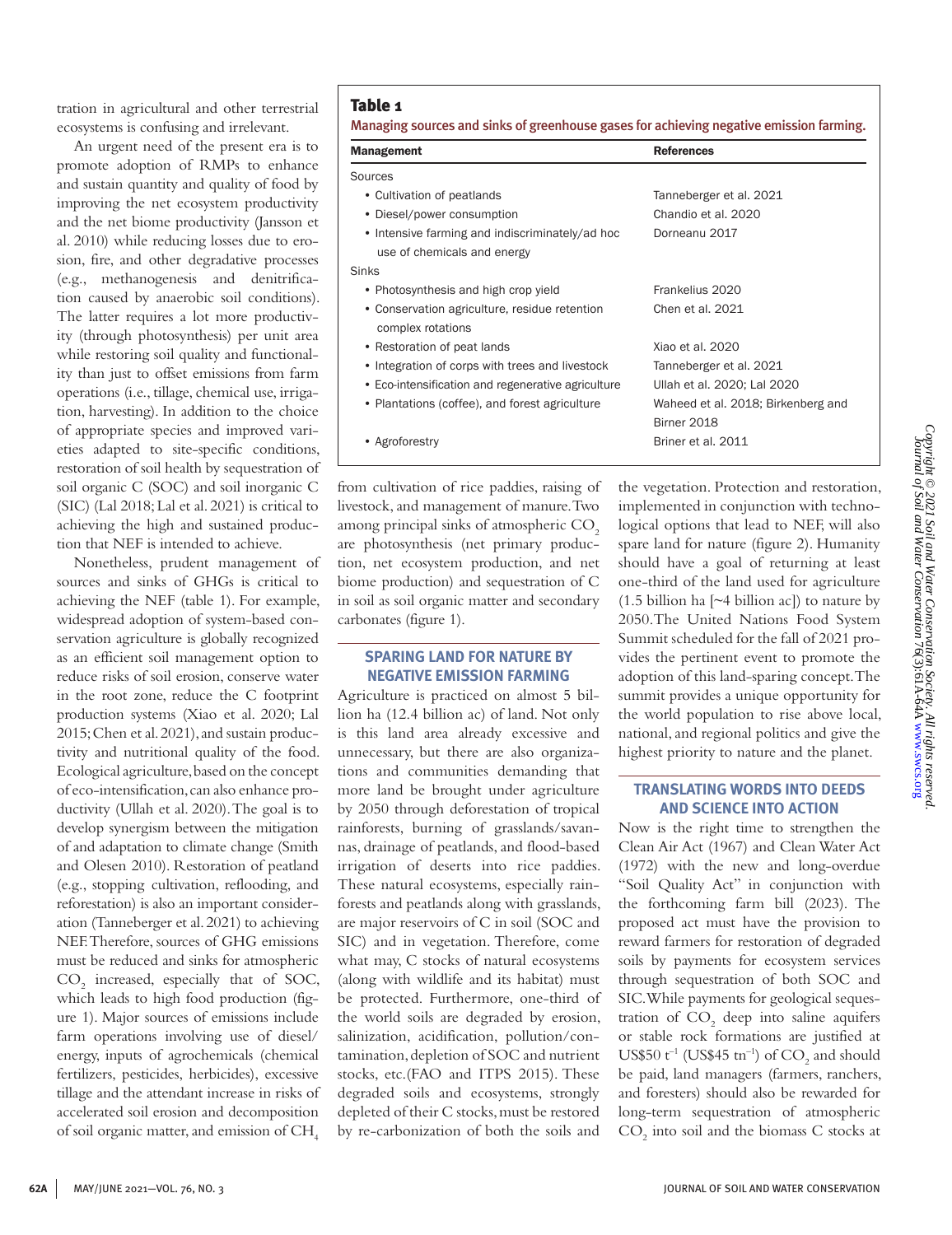## Figure 1

Important sources and sinks of atmospheric carbon dioxide (CO $_{_2}$ ) in agriculture. Emission negative farming implies increasing sinks and reducing sources so that there is a significant drawdown of atmospheric CO<sub>2</sub>, much more than just offsetting the emissions from farm operations, and, therefore, increasing photosynthesis of agricultural crops is a major sink along with carbon sequestration in soil. SOC = soil organic carbon. SIC = soil inorganic carbon.



# Figure 2

Negative emission farming involving adoption of science-based management (cropland, grazing lands, horticultural/plantations), along with protection of natural ecosystems and restoration of degraded lands, can lead to sparing land for nature. NPP = net primary productivity. NEP = net ecosystem productivity. NBP = net biome productivity.



the same rate. Similar to geological sequestration, there is also a need for development of protocols for measurement and verification of the amount of C sequestered in soils (cropland, grazing lands, and forest lands) and in above- and belowground biomass of forest and woodlands. However, payment per C credit (1 t [1.1 tn] of  $CO<sub>2</sub>$  equivalent) must be based on net value with due accounting of  $CH_4$  and  $N_2O$  from all sources and sinks. That being the case, there should be no difference in payment

between geological and terrestrial sequestration. After all, there is no difference in the global warming whether GHGs are emitted from agriculture or industrial sources. There is no cause for complacency, and now is the time to translate words into deeds and science into action.

#### **REFERENCES**

- Abegunde, V.O., M. Sibanda, and A. Obi. 2019. The dynamics of climate change adaptation in sub-Saharan Africa: A review of climate-smart agriculture among small-scale farmers. Climate 7(11):132.
- Ahn, C., and N.E.B. Cowern. 2011. Anthropogenic climate change in the zero-carbon era. *In* Springer Proceedings in Physics, 9–19. New York: Springer Science and Business Media, LLC.
- Arnell, N.W., A.L. Kay, A. Freeman, A.C. Rudd, and J.A. Lowe. 2021. Changing climate risk in the UK: A multi-sectoral analysis using policyrelevant indicators. Climate Risk Management 31(January 2021):100265.
- Bataille, C., H. Waisman, Y. Briand, J. Svensson, A. Vogt-Schilb, M. Jaramillo, R. Delgado, R. Arguello, L. Clarke, T. Wild, F. Lallana, G. Bravo, G. Nadal, G. Le Treut, G. Godinez, J. Quiros-Tortos, E. Pereira, M. Howells, D. Buira, J. Tovilla, J. Farbes, J. Ryan, D. De La Torre Ugarte, M. Collado, F. Requejo, X. Gomez, R. Soria, D. Villamar, P. Rochedo, and M. Imperio. 2020. Net-zero deep decarbonization pathways